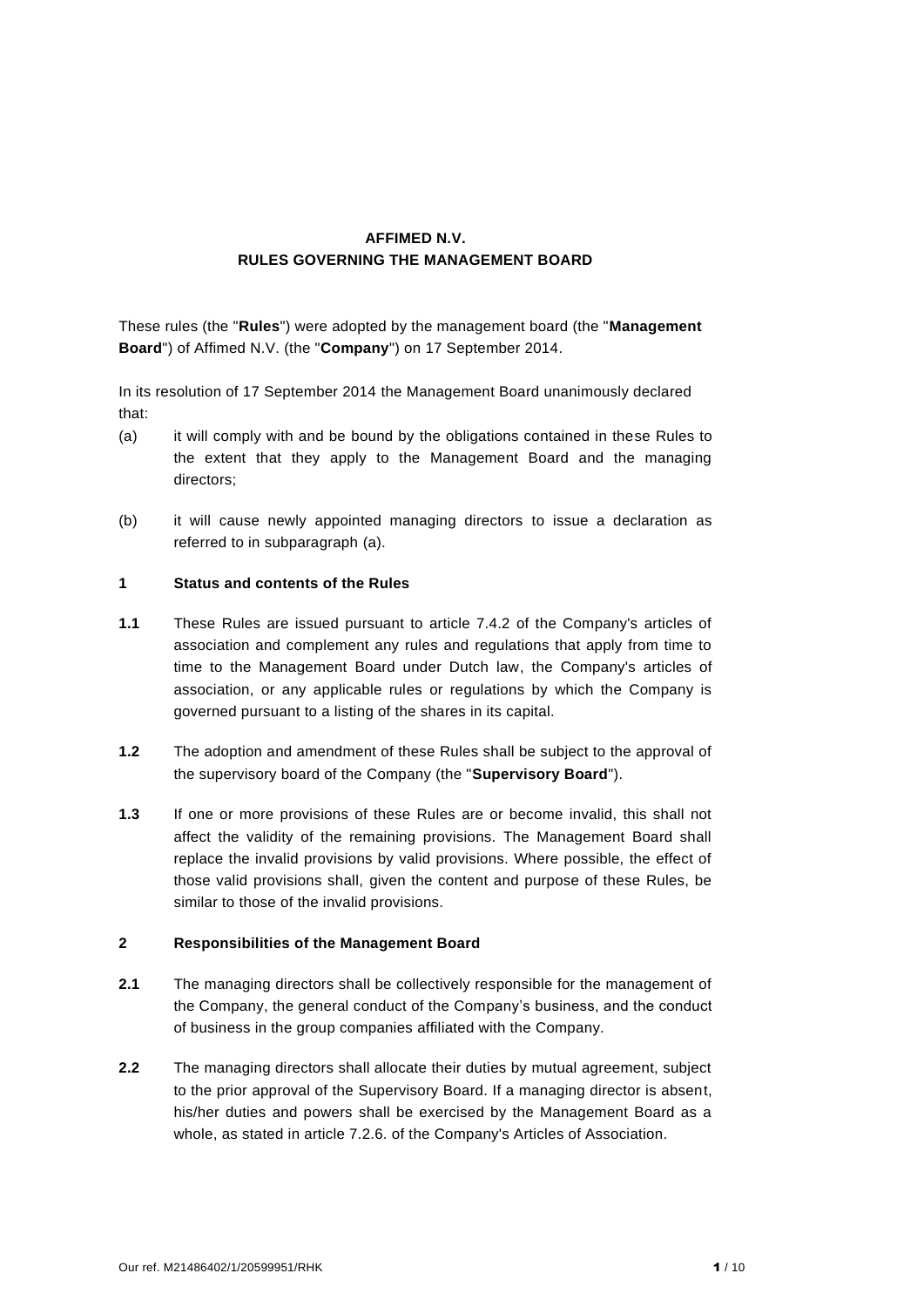- **2.3** Each managing director shall be accountable to the Management Board for the performance of his/her duties and shall report to the Management Board on a regular basis and in such a manner as to give the Management Board – also having regard to its collective responsibility - a good understanding of that performance.
- **2.4** Each managing director shall be entitled to obtain information from other managing directors and employees where he/she deems this useful or necessary, also having regard to his/her collective responsibility for the management of the Company. He/she must consult with the other managing directors if the implementation of his/her duties affects the implementation of their duties or if the significance of the matter requires such consultation.
- **2.5** With regard to banking matters, the Management Board shall give further authorisation to managing directors, including in any event the chief executive officer of the Company (the "**CEO**") and the director charged with financial matters. In addition, the Management Board shall give such authorisation to designated employees.
- **2.6** The Management Board shall ensure that instructions to managing directors of group companies are based on a resolution of the general meeting of shareholders of those group companies.
- **2.7** In carrying out its duties, the Management Board shall be guided by the Company's interests and its business. It shall take into account the relevant interests of all those involved in the Company (including the Company's shareholders). The Management Board is responsible for the quality of its own performance.
- **2.8** The responsibilities of the Management Board shall include:
	- (a) realization of the Company's objectives;
	- (b) determining the Company's strategic objectives (including the corresponding risk profile) and establishing strategic and operational plans designed to realize those objectives;
	- (c) the general conduct of business in the Company, including the implementation of the strategic and operational plans;
	- (d) assessing and managing the risks connected with the Company's business activities;
	- (e) considering the social responsibility issues that are relevant to the Company;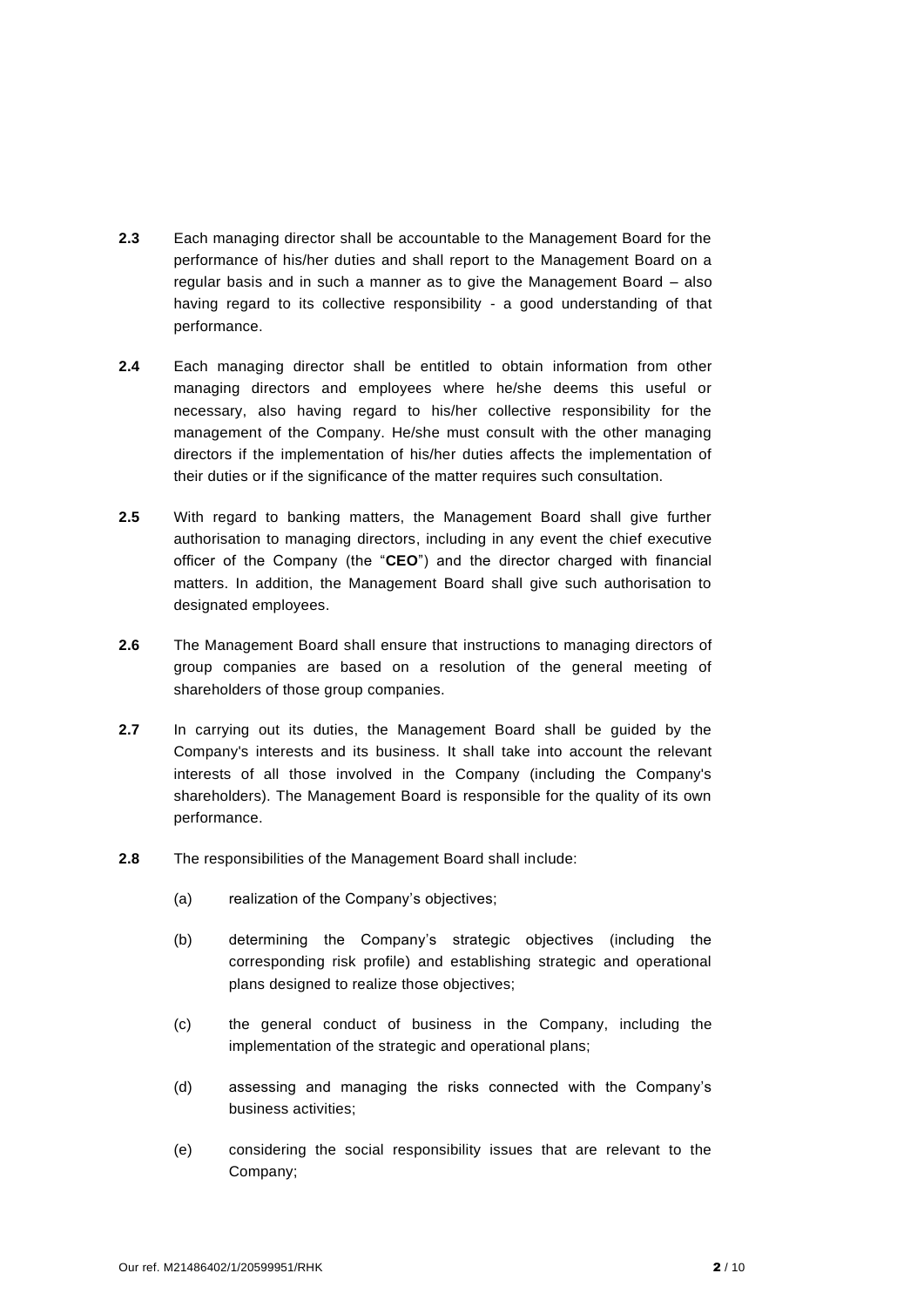- (f) ensuring that sound internal risk management and control systems are in place and reporting on this in the annual accounts;
- (g) maintaining and preparing the financial reporting process, which includes safeguarding the quality and completeness of the financial statements to be made public;
- (h) closely involving the Supervisory Board in any takeover process if a takeover bid is being prepared or made on the shares in the Company;
- (i) maintaining compliance with laws and regulations;
- (j) safeguarding the quality and completeness of published financial statements;
- (k) preparing the annual accounts and drawing up the annual budget and resolutions concerning important capital investments of the Company;
- (l) giving advice in connection with the nomination of the Company's external auditor.
- **2.9** Not less than once every year, the Management Board shall prepare and present to the Supervisory Board the strategic plan for the Company and its group companies for the next three years. In addition, the Management Board shall annually draw up an operational plan for a period of two years, which will include the budget for the following year. The strategic and operational plans require the approval of the Supervisory Board.
- **2.10** The Management Board shall be responsible, subject to the Supervisory Board's supervision, for introducing and maintaining internal procedures to ensure that the Management Board is aware of all important financial information, so as to safeguard timely, complete and accurate external financial reporting. For that purpose, the Management Board shall ensure that the financial information originating from group companies is directly reported to it and that the integrity of the information is not affected.
- **2.11** The Management Board shall appoint and dismiss the secretary of the Company, subject to the Supervisory Board's prior approval.

## **3 Composition, expertise and independence of the Management Board**

**3.1** The Management Board shall have the number of members set in accordance with the articles of association.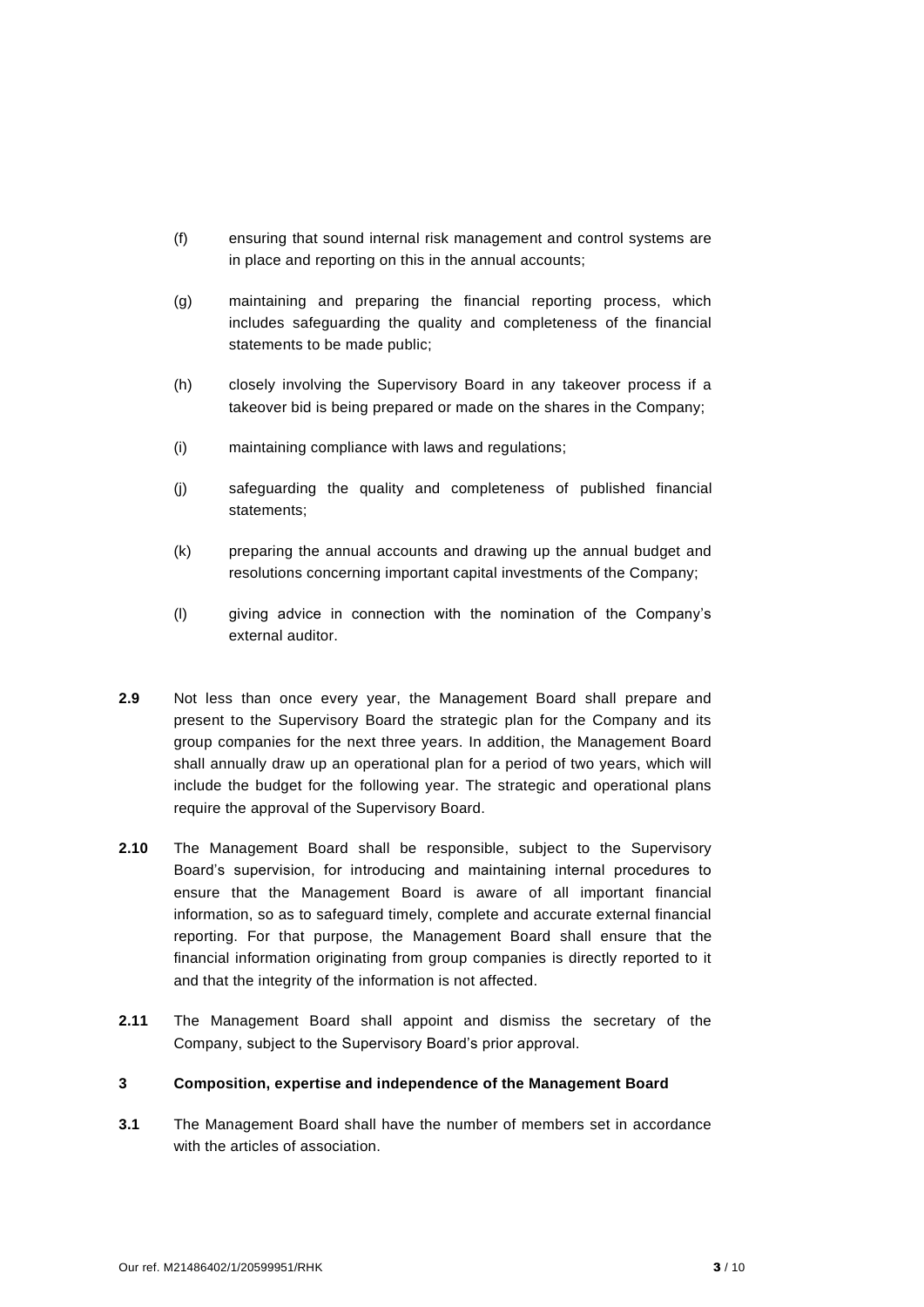- **3.2** If there is more than one managing director, the Supervisory Board shall appoint one of the managing directors as CEO.
- **3.3** The CEO shall be responsible for the proper performance of the Management Board as a whole. In addition, Management Board shall charge one of its members specifically with the Company's financial matters.
- **3.4** In carrying out its duties, the Management Board shall be independent from instructions of third parties outside the Company.
- **3.5** A managing director may not:
	- (a) enter into competition with the Company;
	- (b) demand or accept (substantial) gifts from the Company for him/herself or for his/her spouse, registered partner or other life companion, foster child or relative by blood or marriage up to the second degree;
	- (c) provide unjustified advantages to third parties to the detriment of the Company; and
	- (d) take advantage of business opportunities to which the Company is entitled for him/herself or his/her spouse, registered partner or other life companion, foster child or relative by blood or marriage up to the second degree.

## **4 CEO**

In addition to the coordination of the policy of the Management Board, the CEO shall also be responsible for:

- ensuring that the Management Board is functioning effectively;
- ensuring that the budgets and policy plans are drawn up in a timely manner;
- supporting the other managing directors and mediating in any differences of opinion between those managing directors;
- ensuring that there is ample time for consultation, discussion, and the other aspects of preparing resolutions at, and reporting of the meetings, of the Management Board, and supervising the implementation of resolutions of the Management Board;
- drawing up the draft annual accounts and corresponding annual report and the six-monthly and quarterly figures, and sending these documents to the Supervisory Board;
- chairing the meetings of the Management Board;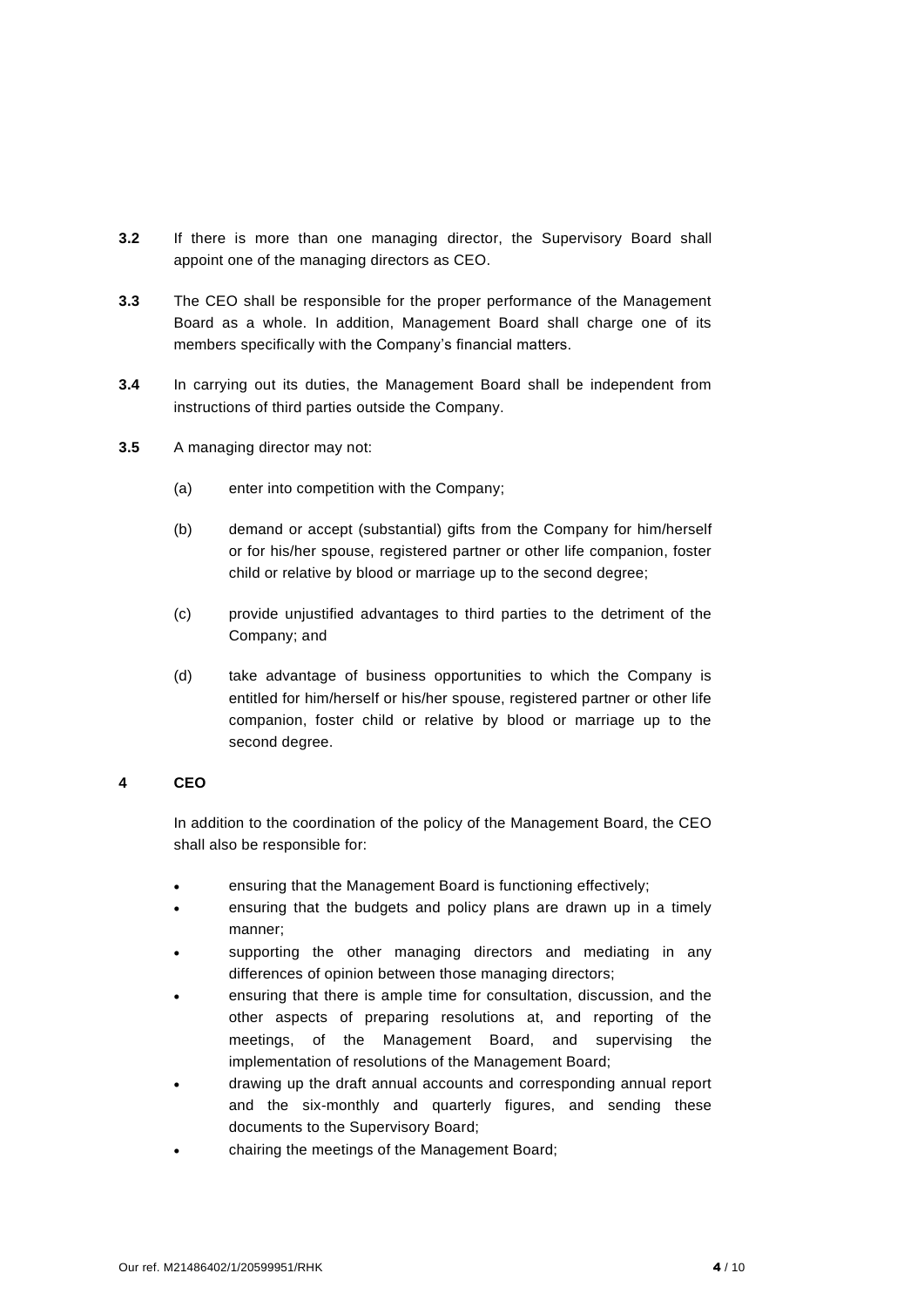- ensuring that information to the managing directors, as necessary for the proper fulfilment of their duties, is submitted in a timely and adequate manner;
- preparing decision-making at, and reporting of, meetings between the Management Board and the management of group companies and meetings with the head of the designated staff departments;
- maintaining intensive and frequent contacts with the Supervisory Board and in particular the chairman of the Supervisory Board, and providing the other supervisory directors with timely and adequate information about the outcome of those contacts;
- receiving and deciding on reports by employees of the Company of alleged irregularities of a general, operational and financial nature within the Company, insofar as the Company's arrangements for whistle blowers do not require those reports to be made to the chairman of the Supervisory Board, the chairman of the audit committee of the Supervisory Board or a staff member designated for that purpose by any applicable policies of the Company;
- ensuring that information to supervisory directors, as necessary for the proper fulfilment of their duties, is submitted in a timely and adequate manner;
- cooperating in the annual assessment of the performance the Management Board and the individual managing directors by the Supervisory Board.

## **5 (Re-) appointment, term and resignation**

- **5.1** Managing directors shall be appointed in the manner set out in the Company's articles of association.
- **5.2** The General Meeting shall determine the term of appointment of the individual managing directors.
- **5.3** Management positions at group companies of the Company shall be deemed to arise from the position as managing director and shall accordingly be subject to the provisions of these Rules.
- **5.4** A managing director must obtain the Supervisory Board's approval before putting him/herself forward as a candidate for a position at a non-group company. The position must not be in conflict with the Company's interests.
- **5.5** A managing director shall not accept a supervisory directorship and/or nonexecutive membership of another listed company without the Supervisory Board's prior approval. The provisions of article 2:132a of the Dutch Civil Code shall be observed in this respect.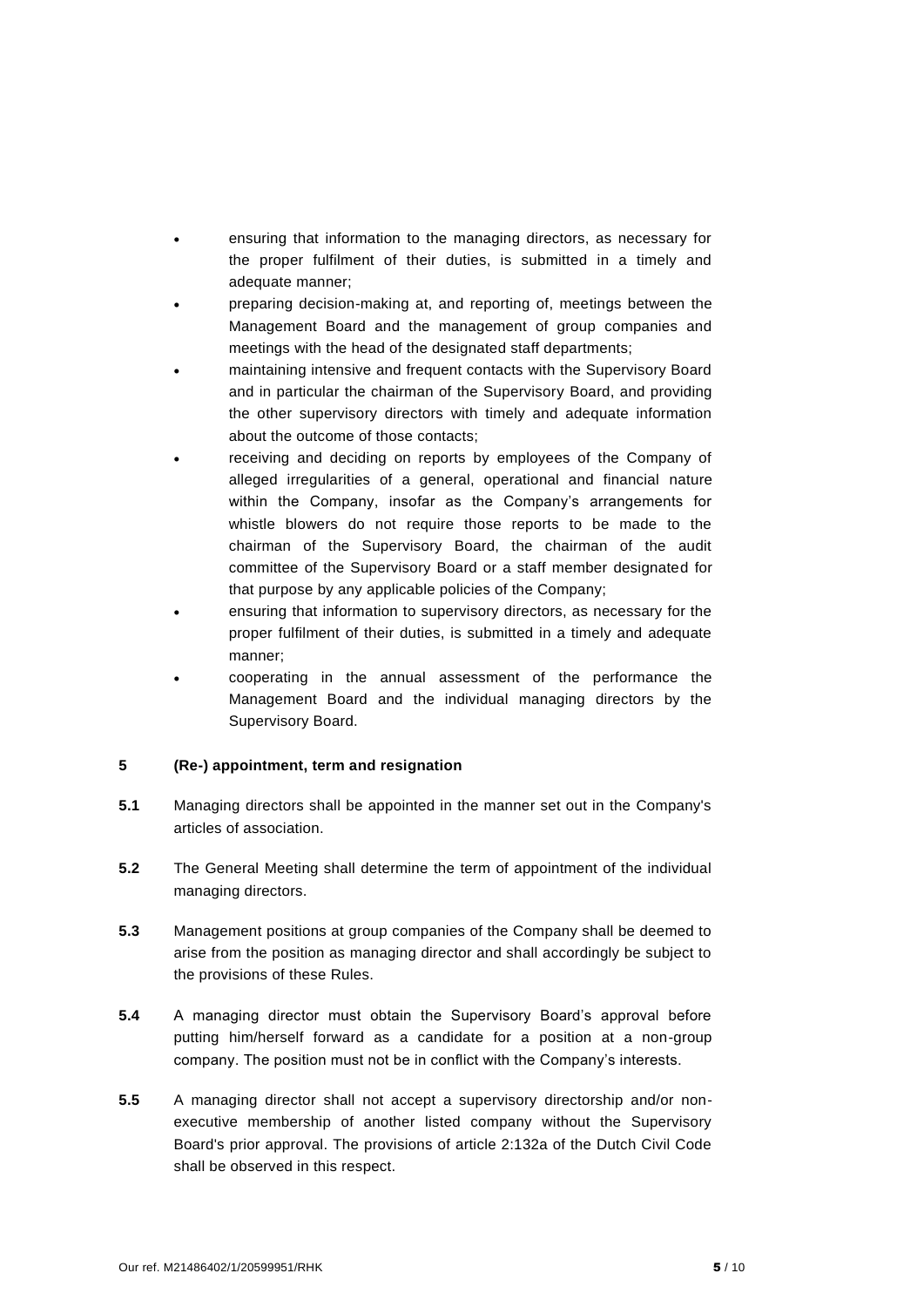# **6 Management Board meetings (agenda, teleconferencing, attendance, minutes) and resolutions**

- **6.1** The Management Board shall, where possible, hold at least once per month and whenever one or more managing directors have requested a meeting. Management Board meetings shall generally be held at the offices of the Company, but may also take place elsewhere. In addition, meetings may be held by telephone or videoconference provided that all participants can hear each other simultaneously.
- **6.2** The CEO shall chair the meetings of the Management Board. If the CEO is absent, the managing directors present at the meeting shall appoint a chairman for the meeting.
- **6.3** Meetings shall be convened in a timely manner by the CEO. Every other managing director may request that the CEO convenes a meeting.
- **6.4** The CEO shall set the agenda for each meeting. Every other managing director may submit agenda items to the CEO for discussion at the meeting. An item to be discussed which has not been submitted on time or is insufficiently supported by documents, shall not be placed on the agenda.
- **6.5** At the request of any managing director, urgent matters may be dealt with immediately or at an extraordinary meeting, provided that all managing directors agree, with the provision that managing directors who have a Conflict of Interest as referred to in article 8 shall not be taken into account when calculating this majority.
- **6.6** Notwithstanding article 8, the managing directors must attend the Management Board meetings. If they are unable to attend, the CEO of the meeting shall inform them of the resolutions passed and discussions held at the meeting.
- **6.7** Where possible, resolutions shall be passed by unanimous vote. If this is not possible, the resolution shall be taken by a majority of votes. In case of a tie vote, the CEO shall have a casting vote.
- **6.8** The CEO may choose to veto any of the resolutions of the Management Board.
- **6.9** If there is insufficient agreement on certain matters during the meeting, the CEO may defer these matters for further discussion.
- **6.10** The minutes of the Management Board meetings shall be adopted in the next meeting. Adopted minutes shall serve as evidence of the matters discussed and resolutions adopted. A copy of the minutes shall be sent to the chairman of the Supervisory Board.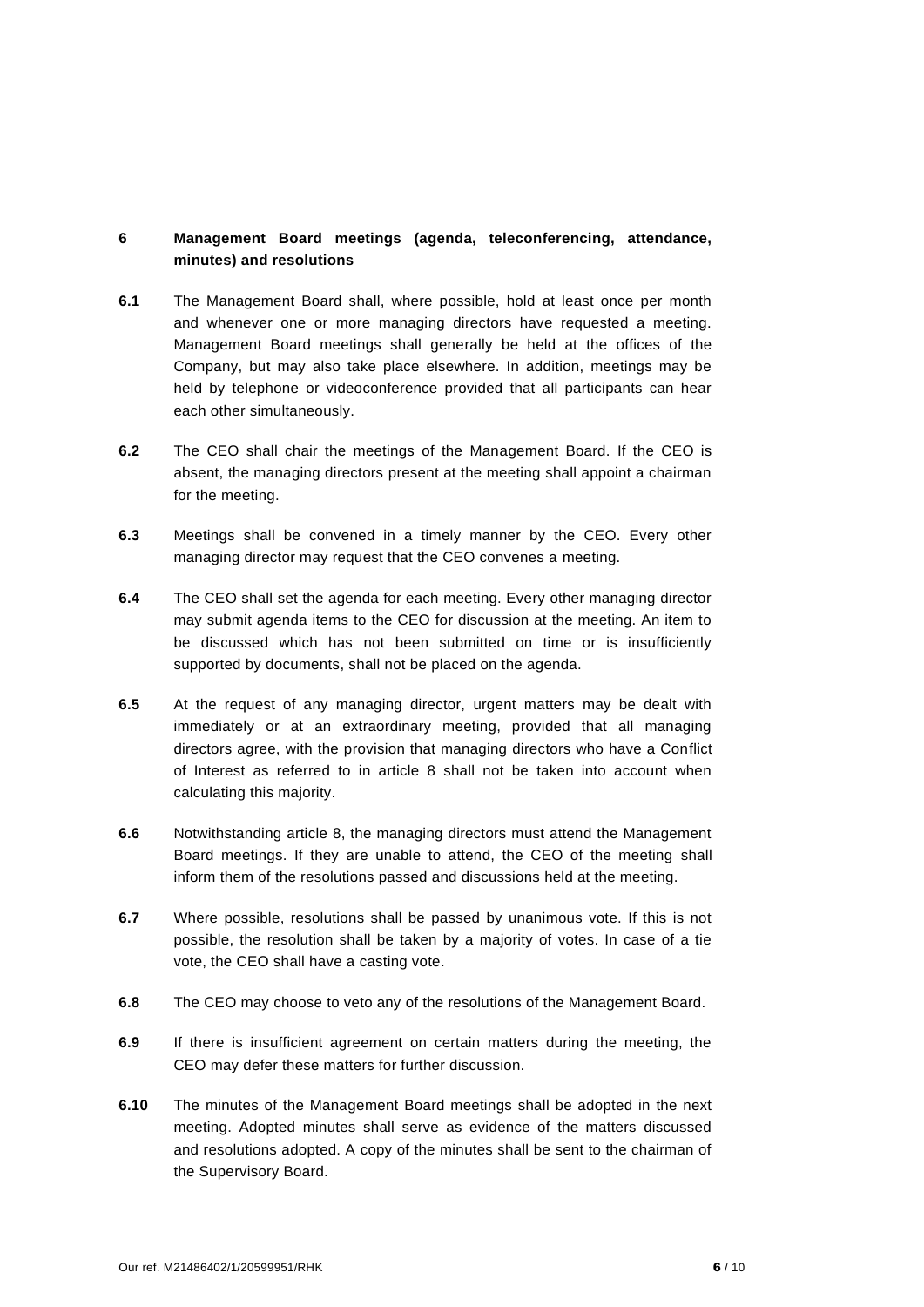**6.11** The Management Board may also adopt resolutions in writing provided that all managing directors have had the opportunity to give their opinion in respect of the resolution concerned and that none of them has objected to this form of decision-making. In case a managing director has a Conflict of Interest as referred to in article 8, the other managing directors shall be informed thereof. The managing director who has a Conflict of Interest as referred to in article 8 shall receive a copy of the resolutions in writing. The CEO shall prepare and sign a report of the resolution adopted in this manner, enclosing any written replies received. The adoption of resolutions outside a meeting must be reported at the next meeting.

### **7 Conflict of interest**

- **7.1** If a managing director has a direct or indirect personal conflict of interest with the Company (a "**Conflict of Interest**"), he shall not participate in the deliberations and he shall not vote. If as a result thereof no resolution of the Management Board can be adopted, the resolution may be adopted by the Supervisory Board. In which situation all supervisory directors will be entitled to participate in the deliberations and to vote.
- **7.2** Each managing director shall immediately report any (potential) Conflict of Interest to the chairman of the Supervisory Board and the other managing directors.

## **8 Complaints, notification of irregularities**

- **8.1** The Management Board shall ensure that complaints received by the Company with regard to the financial reporting, the internal risk management and control systems, and the audit are received, recorded and dealt with.
- **8.2** The Management Board shall ensure that employees of the Company have the opportunity, without jeopardising their legal position, to report alleged irregularities within the Company of a general, operational and financial nature to the chairman of the Supervisory Board, the chairman of the audit committee of the Supervisory Board, the CEO, a managing director, or an employee designated by the applicable Company policies, either directly or anonymously through a whistleblower hotline.

## **9 Information, relationship with the Supervisory Board**

**9.1** The Management Board shall provide the Supervisory Board with timely, and where possible, written, information on all facts and developments concerning the Company which the Supervisory Board may need to carry out its duties.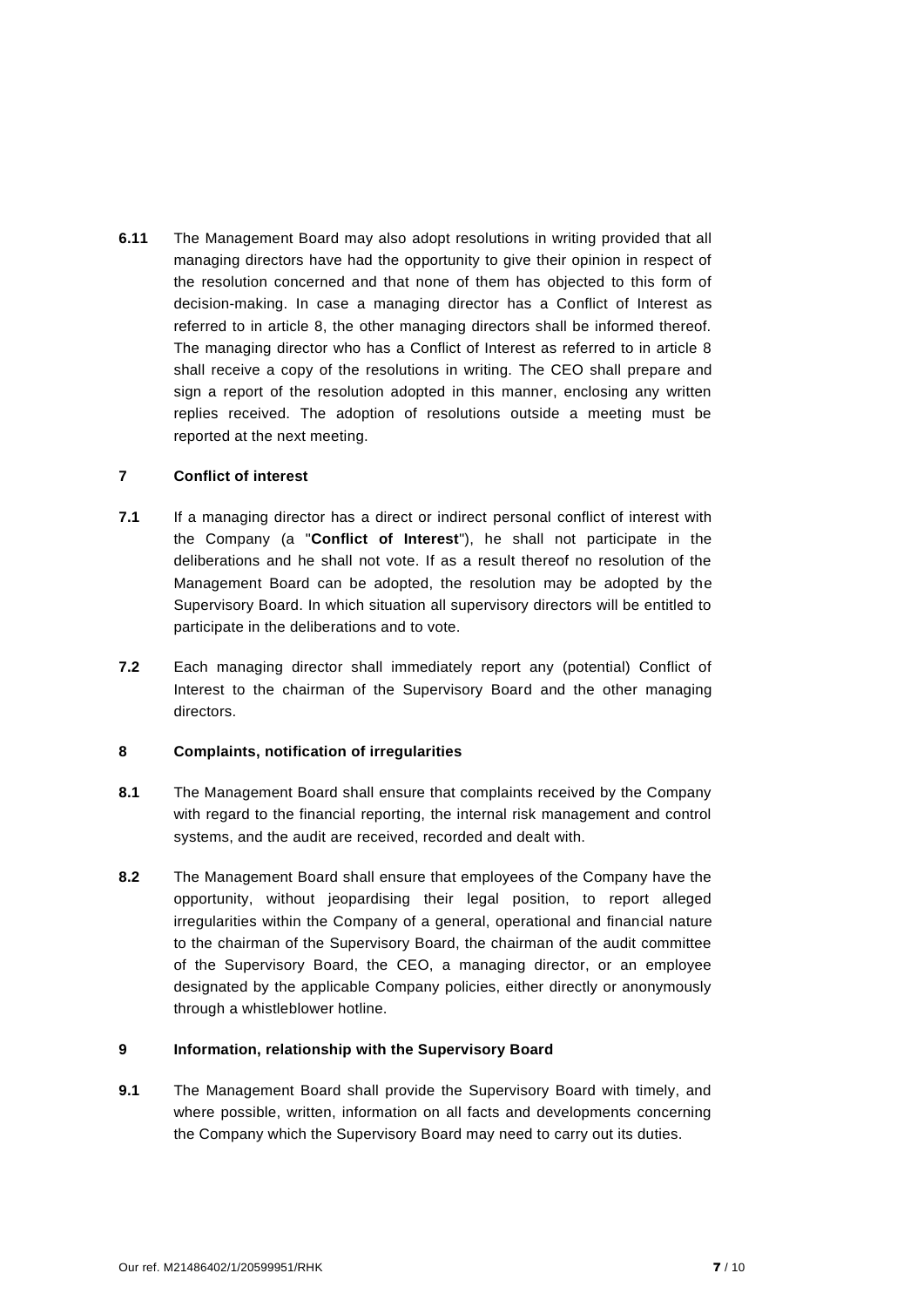- **9.2** The Management Board shall provide the Supervisory Board on a not less than quarterly basis with a report prepared in a format as agreed from time to time and setting out detailed information on matters such as finance, R&D, business development, marketing, investments and staff and such other information as the Supervisory Board may reasonably require or the Management Board deems to be relevant.
- **9.3** If the Company has been approached by a third pay regarding a potential acquisition of the Company, the Management Board shall ensure in good time that the Supervisory Board is closely involved in the takeover process.
- **9.4** If a takeover bid has been announced or made in respect of the Company and the Management Board of the Company receives a request from a competing bidder to inspect the Company's records, the Management Board shall discuss this request with the Supervisory Board without delay.
- **9.5** Each year, without prejudice to the above, the Management Board shall provide the Supervisory Board with the plans as referred to in paragraph 2.9, an up-todate version of its long-term plans, as well as a description of the main features of the strategic policy, the general and financial risks, and the management and control systems of the Company. In addition, the Management Board shall issue an annual declaration that it has provided the Supervisory Board with all relevant information required for the due performance of its duties. Such information shall be provided in time so as to enable the Supervisory Board to approve the plans as referred to in paragraph 2.9 by the end of December of the then current year.
- **9.6** The Management Board shall require the approval of the Supervisory Board for the following resolutions:
	- to acquire, encumber and dispose of real estate and other registered property;
	- to encumber movables and property rights other than in the ordinary course of business;
	- to enter into loan agreements for the Company's account aggregating an amount of EUR 500,000 or more during any one year period, with the exception of the drawing of funds as a result of which the Company shall have a debit balance with a bank designated by the managing board, with the approval of the Supervisory Board, up to an amount not exceeding the amount which, having been determined by the Supervisory Board, has been notified to the Management Board;
	- the application for admission of shares or debt instruments issued by the Company to the trade on a stock market or the application of a withdrawal of such an admission;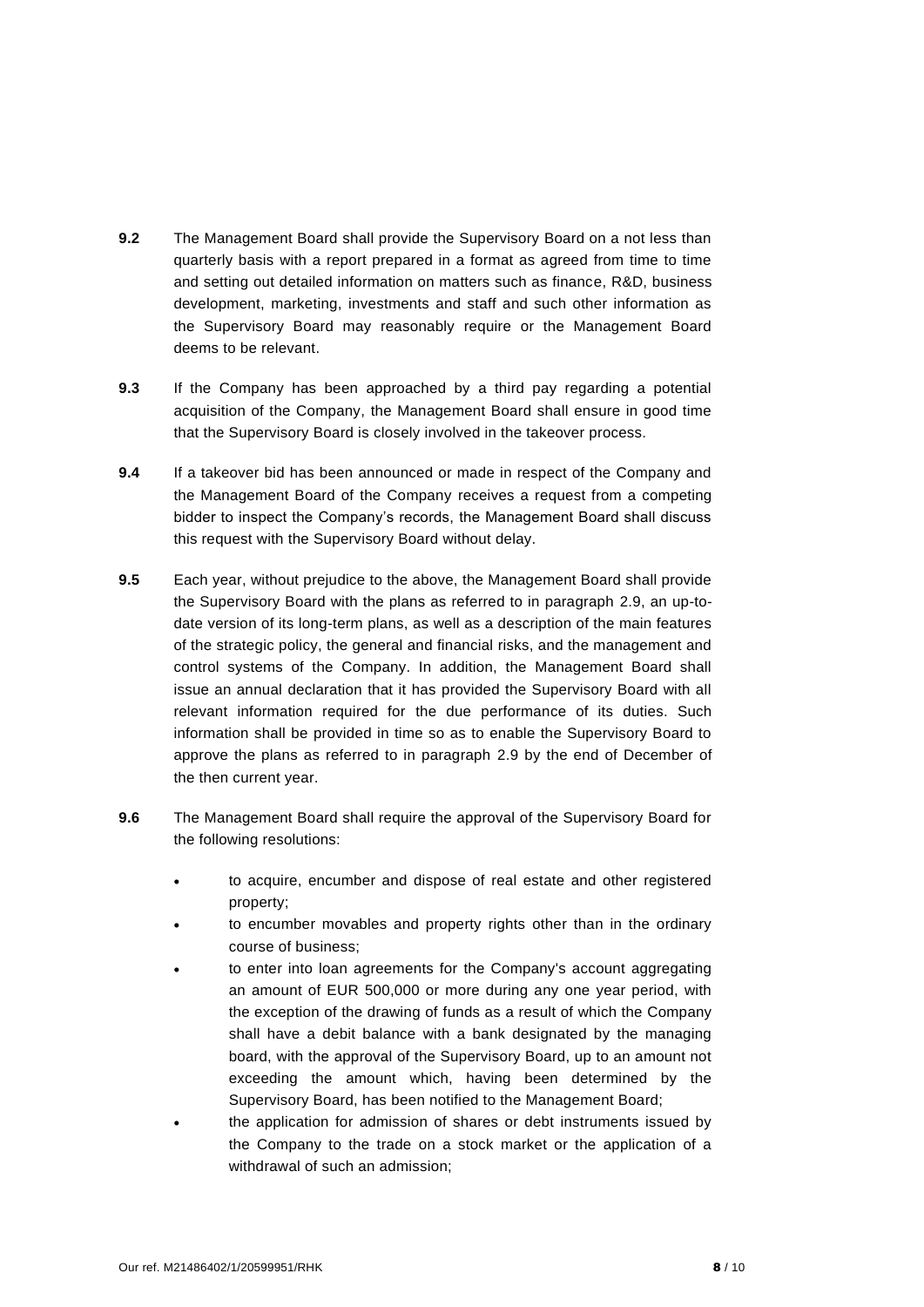- to grant loans aggregating an amount of EUR 500,000 or more during any one year period;
- to grant an employee a fixed annual salary in excess of an amount of EUR 250,000 gross;
- to undertake the obligations of third parties, either by way of surety or in any other way;
- to conduct litigation as plaintiff either before an ordinary court or in arbitration or in order to obtain a "binding advice", except for legal actions which cannot be postponed or the purpose of which is solely to reserve rights:
- to exercise voting rights on shares in a subsidiary company as well as on shares which form a participation;
- to participate, or otherwise take an interest in, or to accept or dispose of the management of other business enterprises and to terminate or modify such participation or interest;
- to enter into, terminate and amend joint venture and pooling agreements;
- to deposit a proposal for a legal merger or a legal demerger at the office of the trade register;
- to acquire, encumber and dispose of intellectual property rights, specifically including industrial property rights and copyrights and furthermore the granting and acquisition of licences and sublicences other than in the ordinary course of business;
- to acquire fixed business assets for an amount in excess of EUR 250,000 or such higher amount as determined by the Supervisory Board and notified to the Management Board, each acquisition to be considered separately;
- to perform any legal acts other than referred to in this paragraph, if the interest or value of such acts to the Company exceeds an amount of EUR 500,000 or such higher amount as determined by the Supervisory Board and notified to the Management Board or by which the Company shall be bound for a period exceeding one year, to the extent not included in a Supervisory Board approved budget.

The Supervisory Board shall have the authority to subject additional resolutions of the Management Board to its approval and increase the financial thresholds, provided that the Management Board shall have been informed thereof in writing.

### **10 Relationship with the shareholders**

**10.1** The managing directors shall attend general meetings of shareholders, unless they are prevented from attending on valid grounds.